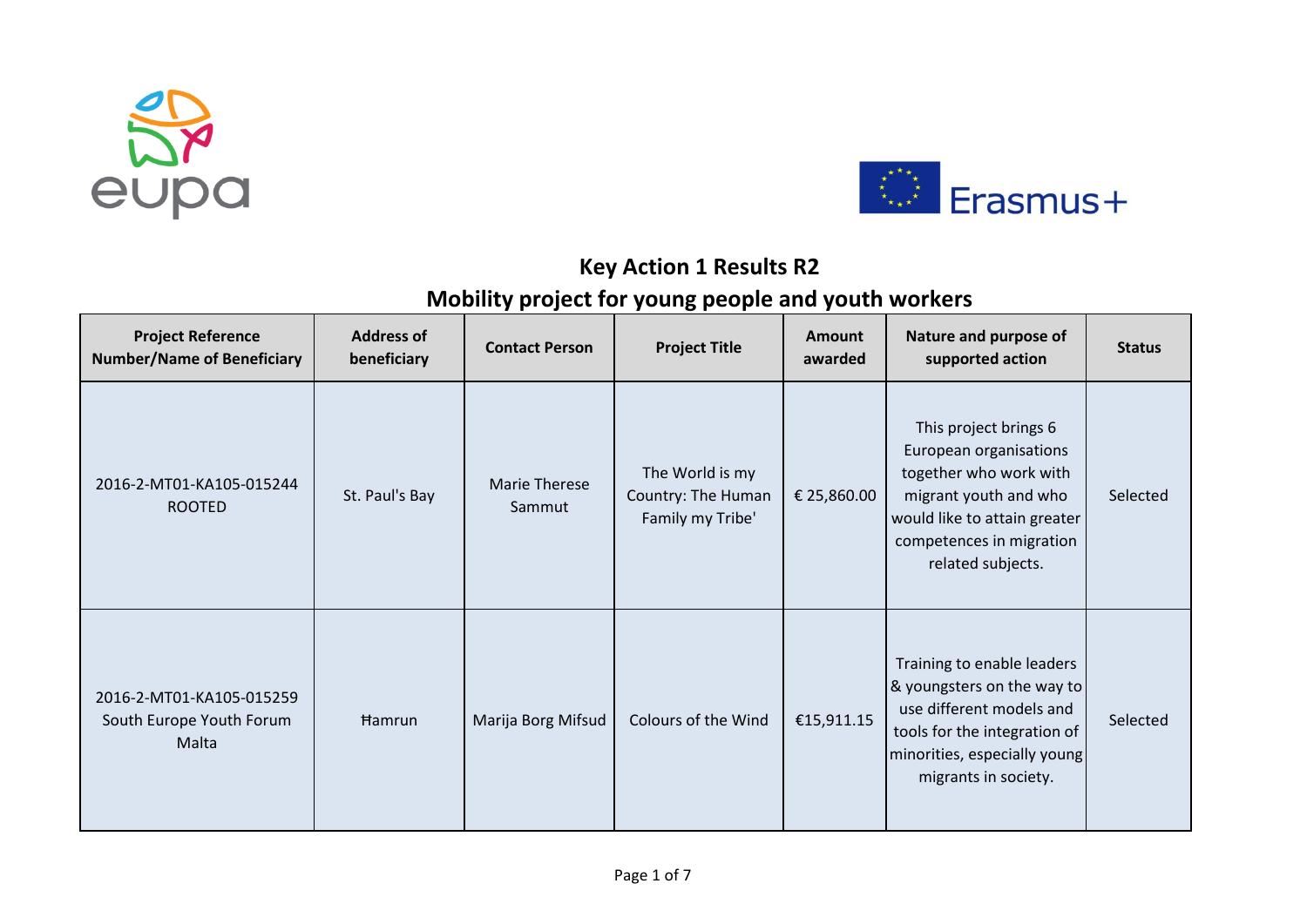| 2016-2-MT01-KA105-015260<br>The Gozo Youth Wind Band &<br>Orchestra | Gharb, Gozo   | Amy Rapa      | <b>Appreciating Europe's</b><br>Culture through Youth<br>Creativity | €19,088.00 | Involvement in creative &<br>cultural projects has a<br>social dimension that is an<br>important basis for building<br>social capital and generate<br>a community identity for<br>youths. | Selected |
|---------------------------------------------------------------------|---------------|---------------|---------------------------------------------------------------------|------------|-------------------------------------------------------------------------------------------------------------------------------------------------------------------------------------------|----------|
| 2016-2-MT01-KA105-015261<br>Euro Media Forum                        | <b>Hamrun</b> | Fleur Vella   | The Art of<br>Communication                                         | €23,306.00 | One of the aims is that<br>participants, some of them<br>with disability, will be<br>provided with hands on<br>practicals in the field of<br>communications and the<br>media.             | Selected |
| 2016-2-MT01-KA105-015257<br>Kunsill Lokali Gharb                    | Gharb, Gozo   | Katrina Grima | Lets' Go Rural!                                                     | €63,975.38 | The aim of this project is to<br>bring youths from rural<br>villages to discuss how to<br>revive and strengthen the<br>youth sector in the<br>European countryside.                       | Selected |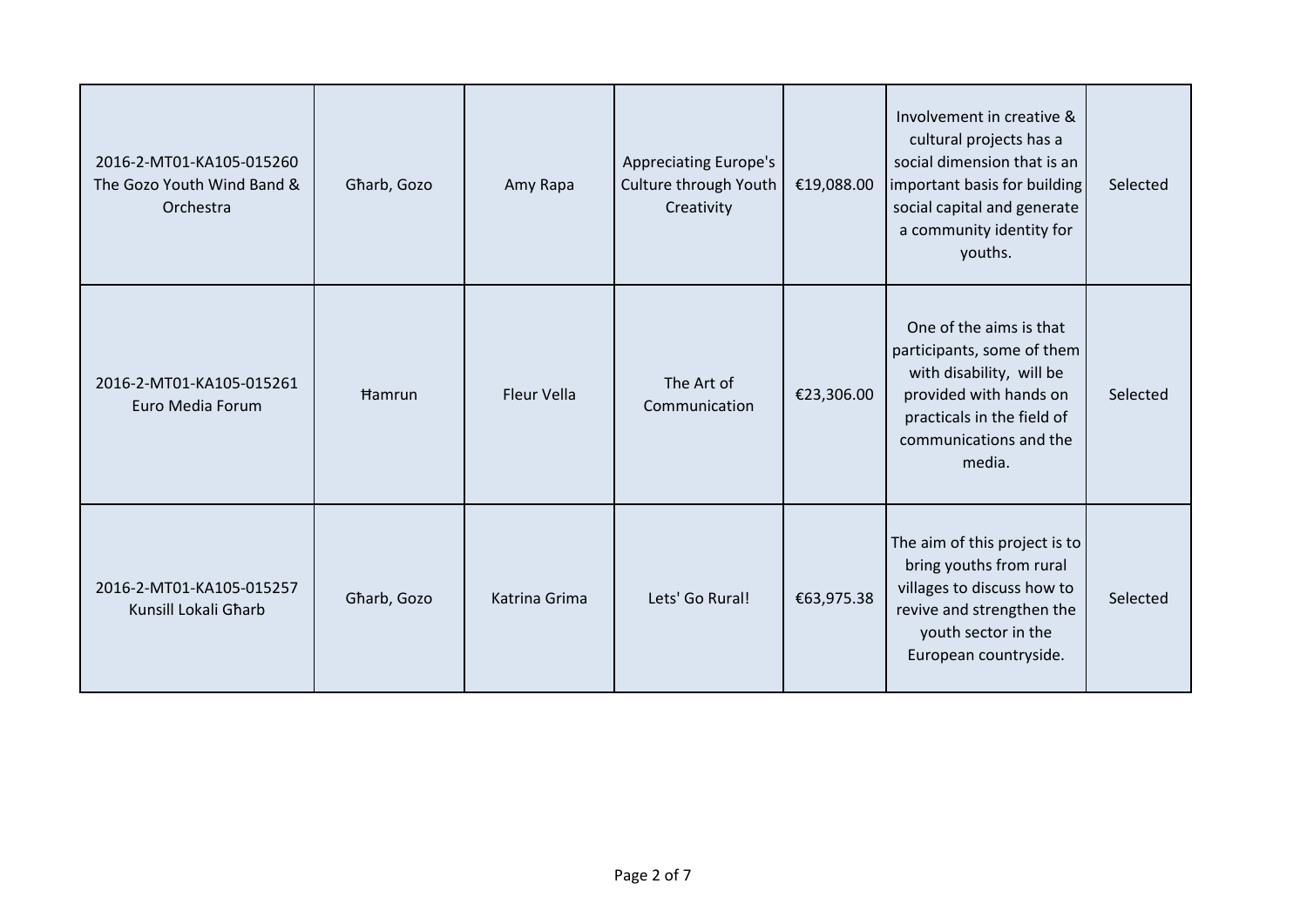| 2016-2-MT01-KA105-015231<br>Inspire - Eden and Razzett<br>Foundation      | Żejtun       | Danjela Falzon      | Inclusion through<br>Sport, Leisure and<br>Therapeutic<br>Intervention | €44,445.00 | The project involves<br>assistance within the<br>Disability Services,<br>including services which are<br>educational, therapeutic<br>and recreational, and takes<br>place at their Marsascala<br>and Bulebel sites.                                                                  | Selected |
|---------------------------------------------------------------------------|--------------|---------------------|------------------------------------------------------------------------|------------|--------------------------------------------------------------------------------------------------------------------------------------------------------------------------------------------------------------------------------------------------------------------------------------|----------|
| 2016-2-MT01-KA105-015249<br>Emergency Response and<br><b>Rescue Corps</b> | Xaghra, Gozo | <b>Mario Saliba</b> | Be A Volunteer                                                         | €46,066.31 | Around 100 volunteers will<br>attend football matches,<br>athletic events, horse<br>shows, fundraising events<br>such as fun runs and<br>Christmas markets.<br>Another 25 volunteers are<br>involved with water rescue<br>related activities at Comino<br>and other popular beaches. | Selected |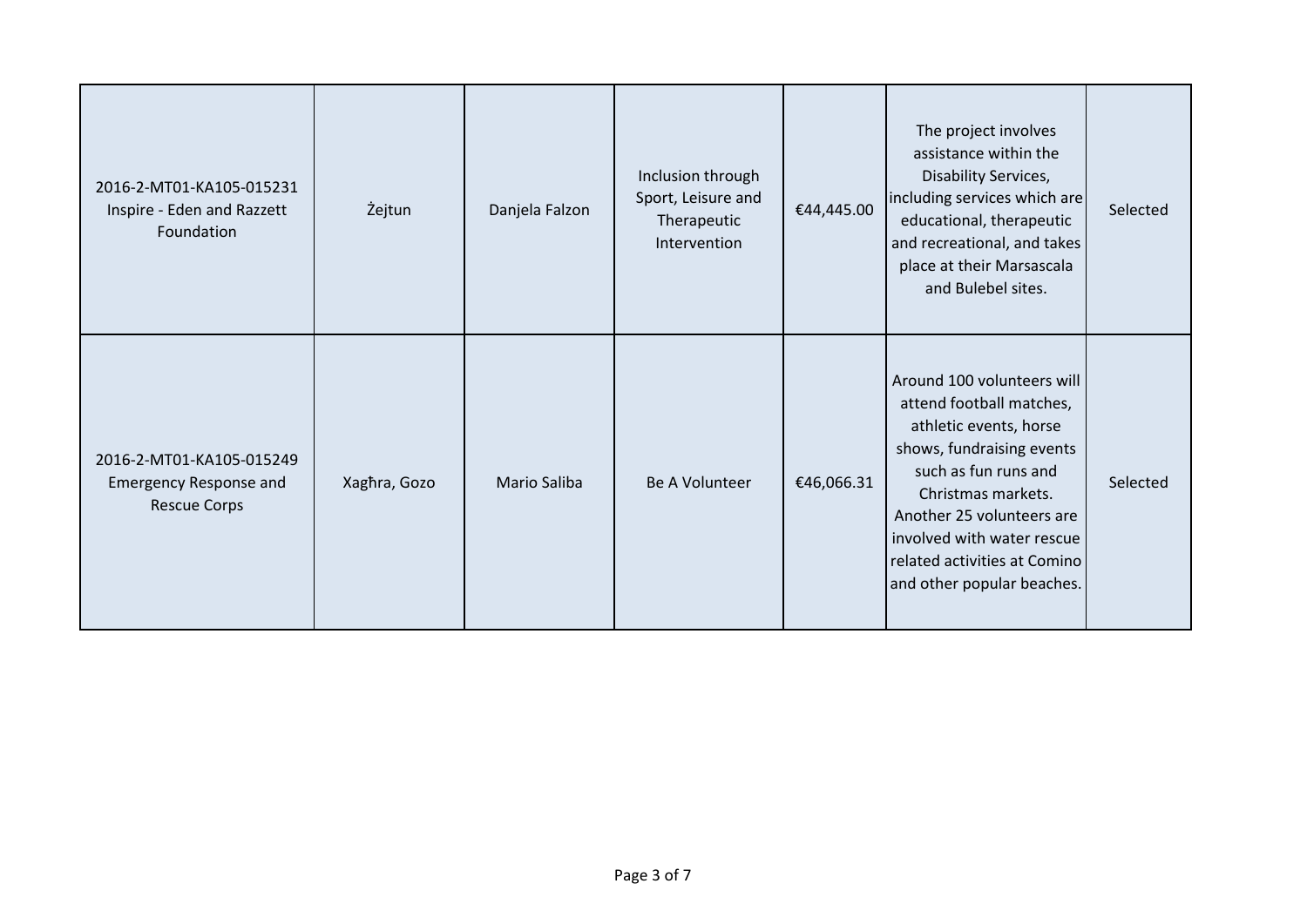| 2016-2-MT01-KA105-015228<br>Centru Tbexbix | Cospicua | Katherine Azzopardi | <b>Heads High</b>                            | €90,448.32 | The project is an after-<br>school Neohumanistic<br>Education programme for<br>children and adolescents of<br>Cottonera that it presently<br>comprises classes in yoga,<br>creativity, athletics,<br>computer and English. | Selected |
|--------------------------------------------|----------|---------------------|----------------------------------------------|------------|----------------------------------------------------------------------------------------------------------------------------------------------------------------------------------------------------------------------------|----------|
| 2016-2-MT01-KA105-015251<br>Centru Tbexbix | Cospicua |                     | Katherine Azzopardi   Education Through Life | €17,984.67 | The scope of the proposed<br>project is to engage two<br>volunteers from France<br>that are willing to assist<br>Cottonera Resource Centre<br>in its daily operations.                                                     | Selected |
| 2016-2-MT01-KA105-015239<br><b>MOVE</b>    | Ghaxaq   | Charlo Seychell     | Move to Beat it!                             | €44,296.65 | 5 participants, including<br>those with fewer<br>opportunities will meet in<br>Malta to carry out<br>voluntary services with<br>children and young people.                                                                 | Selected |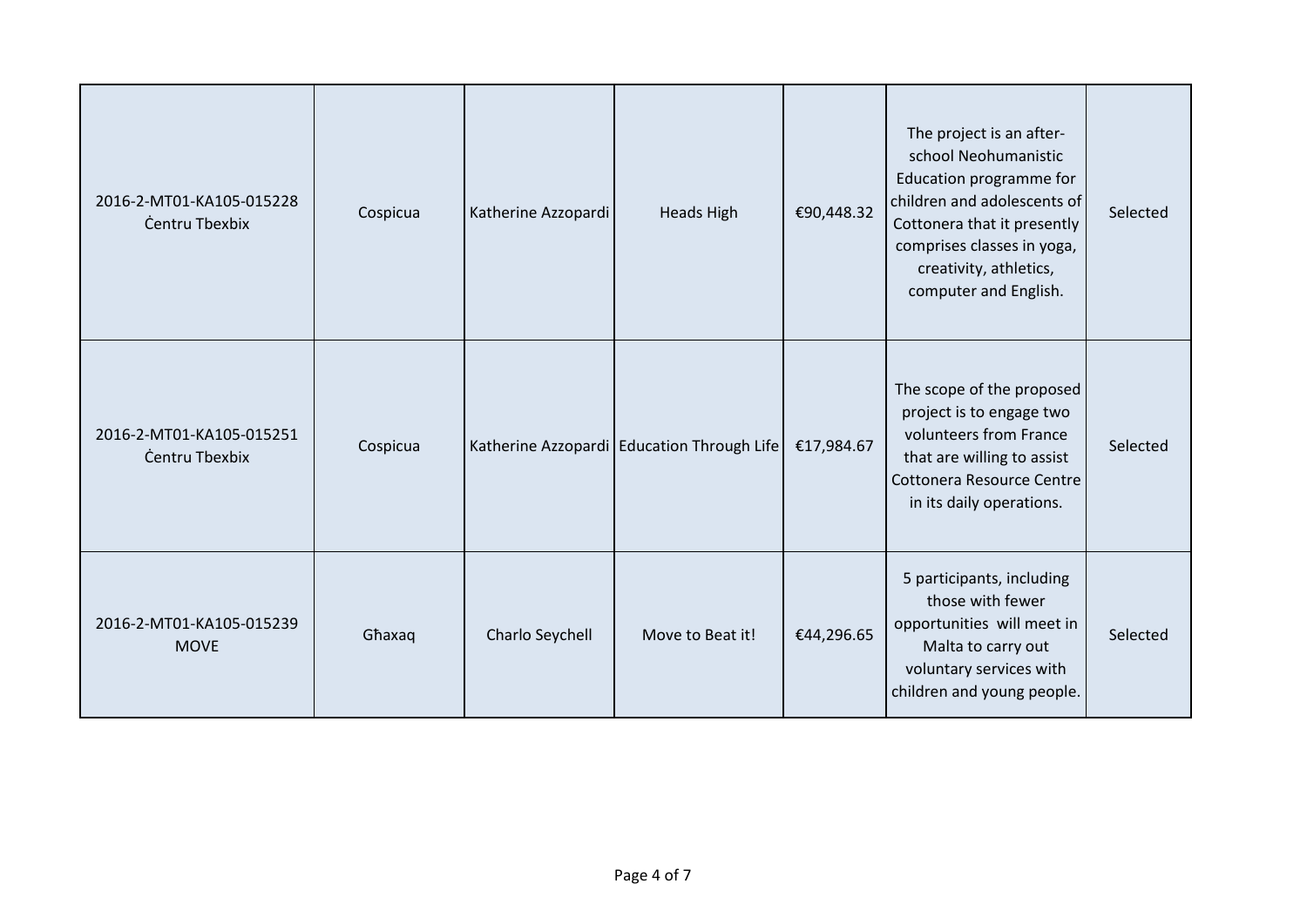| 2016-2-MT01-KA105-015267<br>The Scout Association of Malta | Floriana | Josmar Azzopardi | Scouting a Path 3 | €40,409.32  | Volunteers will be able to<br>get involved and contribute<br>towards activities<br>pertaining to four main<br>areas. The tasks done in<br>each area will be linked to<br>environment and climate<br>change, youth participation<br>as well as social dialogue<br>throughout all levels of the<br>association. | Selected |
|------------------------------------------------------------|----------|------------------|-------------------|-------------|---------------------------------------------------------------------------------------------------------------------------------------------------------------------------------------------------------------------------------------------------------------------------------------------------------------|----------|
| 2016-2-MT01-KA105-015234<br><b>PRISMS</b>                  | Hamrun   | Karl Grima       | Gap Year Project  | € 17,164.21 | The Gap year project will<br>be used as a pilot project so<br>as to invite other NGOs to<br>join in exchange of<br>volunteers. This will help all<br>the NGOs involved to build<br>a network of established<br>good quality EVS projects.                                                                     | Selected |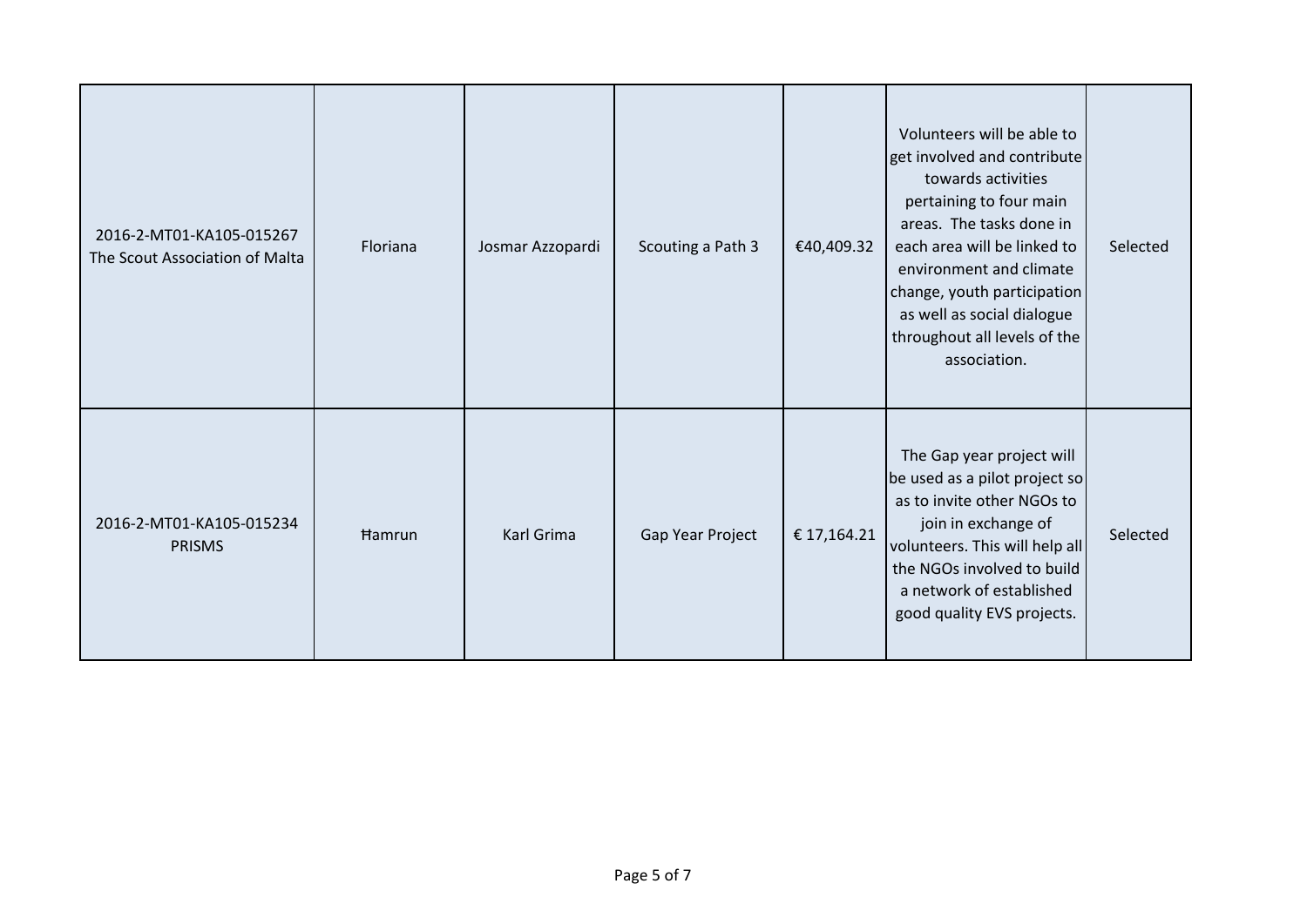| 2016-2-MT01-KA105-015237<br>Malta Judo Academy | Ta' Xbiex | <b>Alexis Milne</b> | Judo - Volunteering<br>and Inclusion | €47,136.00 | The organisations will take<br>a step forward by<br>developing more<br>awareness on the need for<br>social inclusion of persons<br>with some form of<br>disability and those with<br>fewer opportunities to<br>promote active citizenship<br>and mutual understandings<br>of different cultures. | Selected |
|------------------------------------------------|-----------|---------------------|--------------------------------------|------------|--------------------------------------------------------------------------------------------------------------------------------------------------------------------------------------------------------------------------------------------------------------------------------------------------|----------|
| 2016-2-MT01-KA105-015238<br>Together           | Tarxien   | Anna Vassallo       | <b>Safety Traffic</b>                | €25,650.00 | This project aims to raise<br>awareness and to promote<br>action around factors<br>which can make the<br>greatest impact in reducing<br>road traffic injuries among<br>young people.                                                                                                             | Selected |
| 2016-2-MT01-KA105-015247                       |           |                     |                                      |            |                                                                                                                                                                                                                                                                                                  | Reserved |
| 2016-2-MT01-KA105-015248                       |           |                     |                                      |            |                                                                                                                                                                                                                                                                                                  | Reserved |
| 2016-2-MT01-KA105-015262                       |           |                     |                                      |            |                                                                                                                                                                                                                                                                                                  | Reserved |
| 2016-2-MT01-KA105-015243                       |           |                     |                                      |            |                                                                                                                                                                                                                                                                                                  | Rejected |
| 2016-2-MT01-KA105-015268                       |           |                     |                                      |            |                                                                                                                                                                                                                                                                                                  | Rejected |
| 2016-2-MT01-KA105-015229                       |           |                     |                                      |            |                                                                                                                                                                                                                                                                                                  | Rejected |